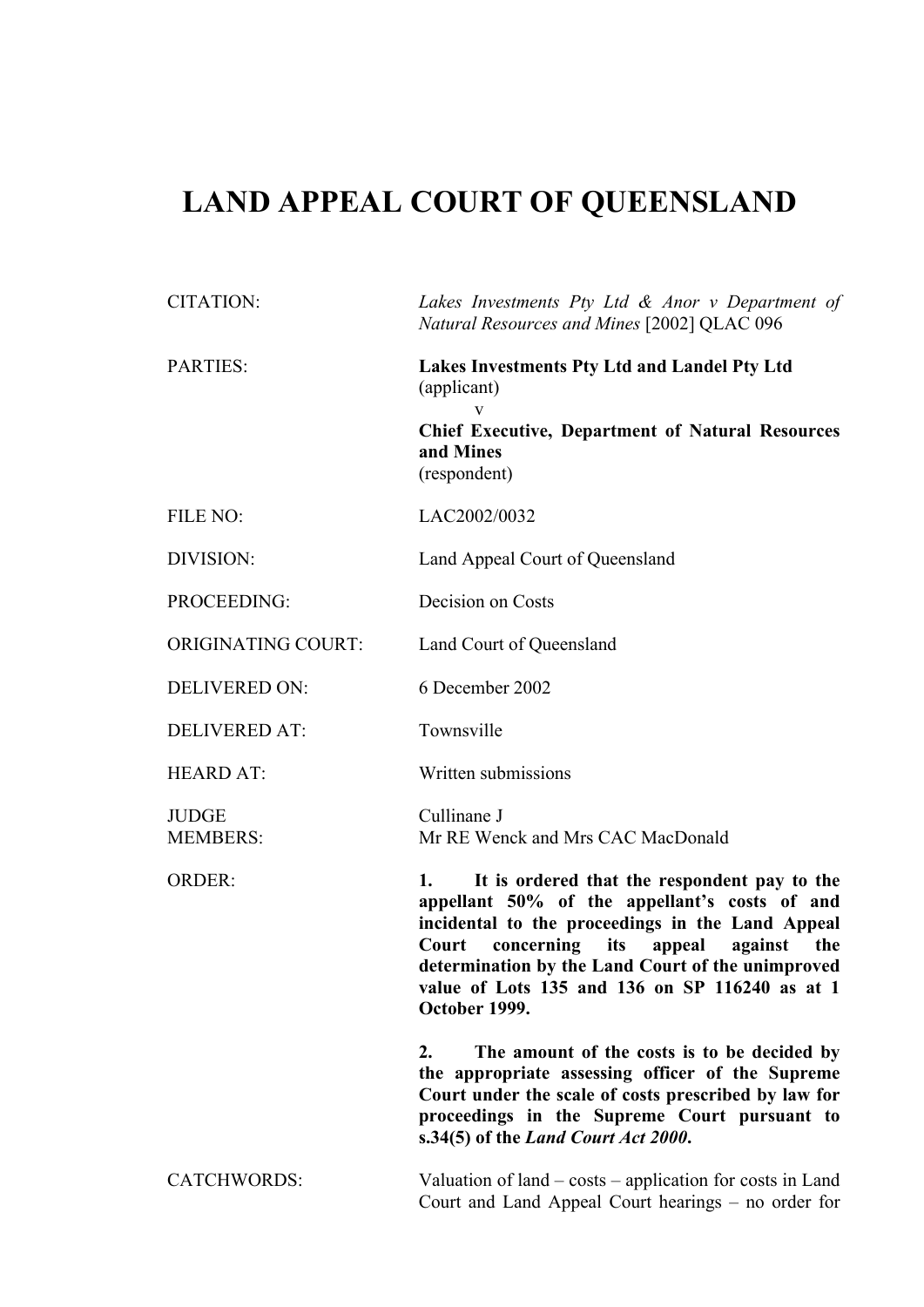costs in Land Court – two issues in Land Appeal Court – successful challenge by appellant to long standing valuation principle on one issue – partial award of costs to appellant.

[1] On 12 September 2002, the Land Appeal Court allowed appeals by Landel Pty Ltd against determinations by the Land Court of the unimproved value of Lots 135 and 136 on SP 116240 and Lot 38 on RP 893501, as at 1 October 1999. The Land Court determinations were set aside and the unimproved valuations were determined as follows: Lot 135 - \$446,000 Lot 136 - \$416,000 Lot 38 - \$117,000

- [2] The appeal by Lakes Investments Pty Ltd against the Land Court determination of the unimproved value of Lot 1 on SP 107568 as at 1 October 1996 was not proceeded with and was dismissed. The appeal against the determination of the value of that land as at 1 October 1999 in the amount of \$350,000 was disallowed.
- [3] Landel Pty Ltd now seeks an order for the costs of and incidental to the appeals before the Land Court and the Land Appeal Court concerning Lots 135, 136 and Lot 38. The respondent submits that these applications should be refused.

# **Power to Award Costs**

- [4] The Land Appeal Court has a discretion as to the award of costs (ss.72 and 34(1), *Land Court Act 2000*), but that discretion is to be exercised subject to the provisions of the *Valuation of Land Act 1944*.
- [5] Section 66 of the *Valuation of Land Act 1944* (the Act) provides that upon the rehearing of an appeal, the Land Appeal Court may, subject to s.70, make such order as it deems fit with respect to the payment of costs.
- [6] Section 70 of the Act provides that:

"(1) Where the value of land as finally determined upon an appeal against the valuation is the value stated by the owner in the owner's notice of appeal against the valuation, or is nearer to that value than to the valuation appealed against, costs shall not be awarded against the owner.

- (2) Otherwise costs shall not be awarded against the chief executive."
- [7] In *Bowden v Valuer-General* (1980-81) 7 QLCR 138 at 146, 147, the Land Appeal Court discussed the general principles to be applied in determining liability for costs in respect of appeals under the *Valuation of Land Act*. While acknowledging that the Court has a discretion as to the award of costs which must be exercised judicially, the Court said that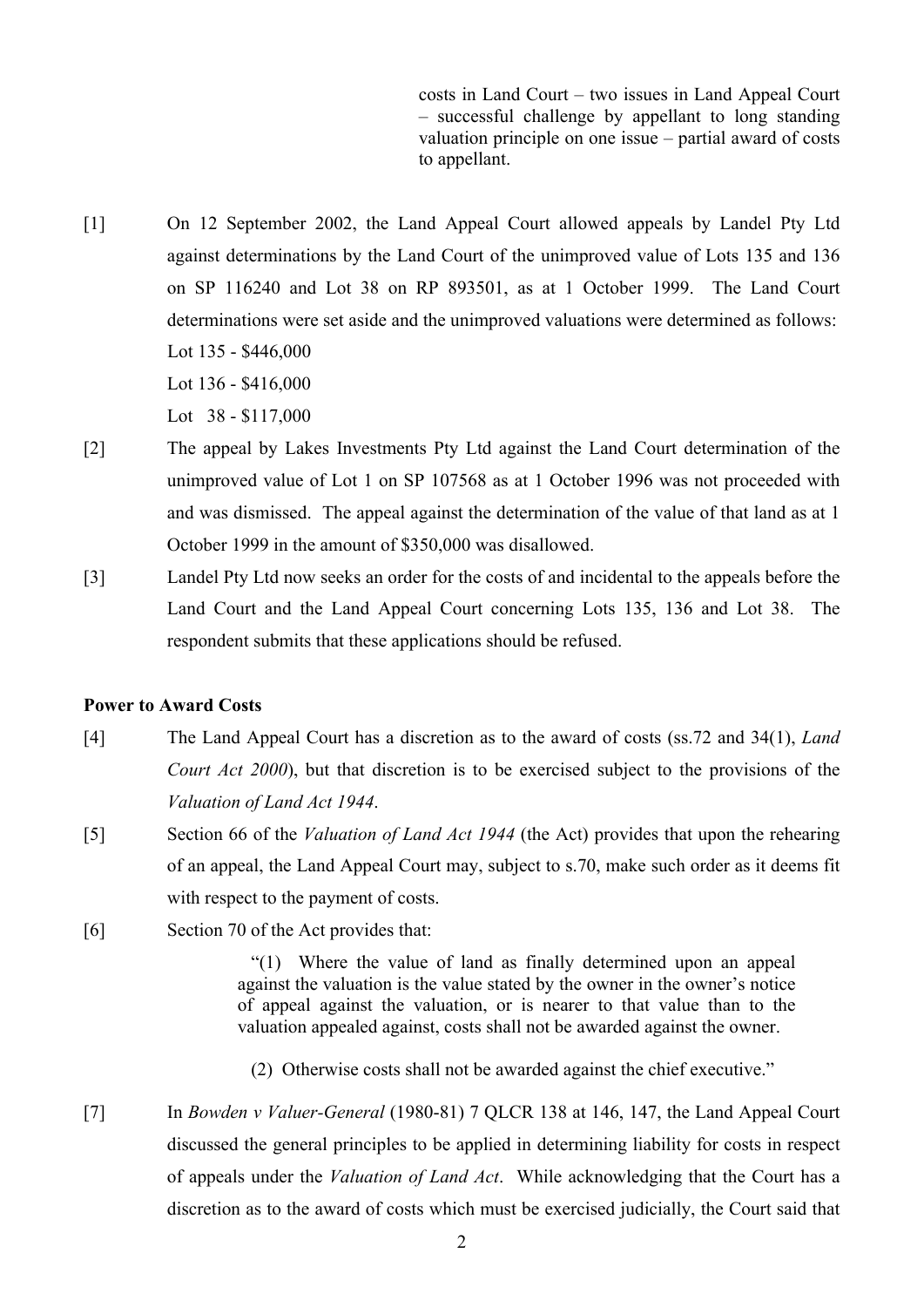a relevant consideration in the exercise of the discretion in valuation appeals is that it is most desirable in revenue cases that there should be ease of access to the Land Court and the Land Appeal Court to air grievances and have valuations reviewed, without fear of costs being awarded, except in special circumstances. The Court also noted (at 146) that it would be unjust to adopt a restrained attitude towards awarding costs against citizens without adopting an equally restrained attitude towards awarding costs against the Valuer-General. The same principles were adopted in *Hymix Industries Pty Ltd v The Valuer General* (1990) 13 QLCR 173 at 185, 186 where the Court also said that it was relevant to consider whether either party had approached the valuation in an arbitrary, frivolous or vexatious manner, or had completely disregarded relevant valuation principle.

# [8] *Lot 135*

| Lot 135 |  |  |
|---------|--|--|
|         |  |  |

| Valuation appealed against                           | \$640,000 |
|------------------------------------------------------|-----------|
| Value contended for by appellant in Notice of Appeal | \$400,000 |
| Evidence lead to, on hearing                         | \$66,000  |
| Determination by Land Appeal Court                   | \$446,000 |

Although on the hearing of this matter in the Land Court the appellant lead evidence to a value considerably less than that contended for in the Notice of Appeal, the wording in s.70(1) of the Act indicates that the section is to be applied to the value stated in the Notice of Appeal. The effect of s.70 is, therefore, that costs cannot be awarded against the appellant in respect of Lot 135, as the amount contended for by the appellant (\$400,000) was closer to the value determined by this Court (\$446,000) than the valuation appealed against (\$640,000).

[10] *Lot 38*

[9] *Lot 136*

The same reasoning and conclusion applies to the appeal relating to lot 136, where the relevant figures are:

| Valuation appealed against                           | \$680,000 |
|------------------------------------------------------|-----------|
| Value contended for by appellant in Notice of Appeal | \$289,500 |
| Evidence lead to, on hearing                         | \$50,000  |
| Determination by Land Appeal Court                   | \$416,000 |
| Lot 38                                               |           |
| Valuation appealed against                           | \$180,000 |
| Value contended for by appellant in Notice of Appeal | \$40,000  |
| Evidence lead to, on hearing                         | \$49,000  |
| Determination by Land Appeal Court                   | \$117,000 |
|                                                      |           |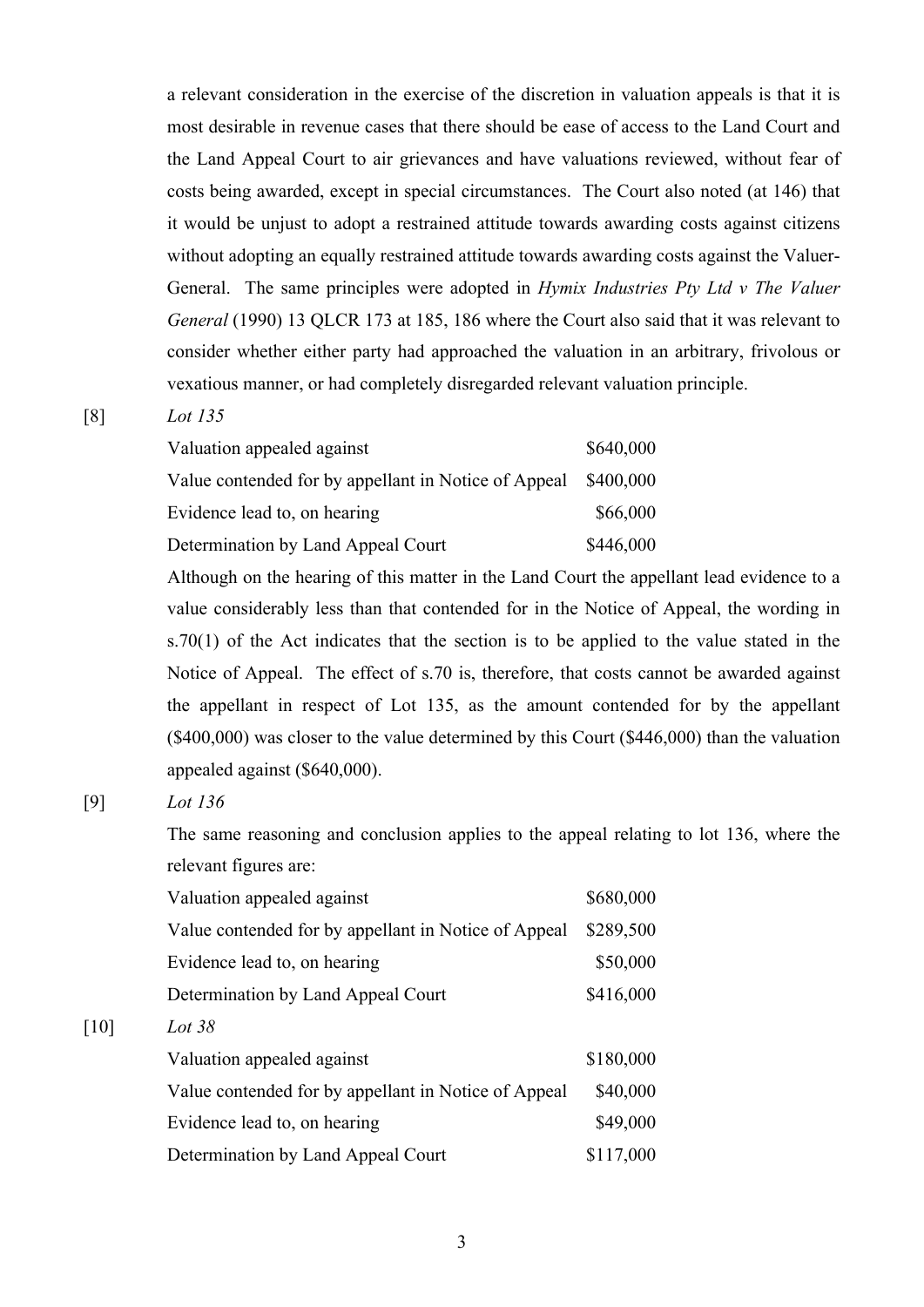In this appeal, the respondent's valuation is closer to the valuation determined by the Land Appeal Court, and therefore no order for costs can be made against the respondent. The appellant has submitted, nevertheless, that the costs in this appeal both before the Land Court and the Land Appeal Court be awarded as part of the costs in the appeals in respect of Lots 135 and 136, because the factual matrix, with few exceptions, was the same for all three appeals which were heard concurrently. We do not accept this submission. In our opinion, the terms of s.70 are mandatory and no costs can be awarded against the respondent in respect of Lot 38.

[11] The application for costs in respect of Lot 38 is therefore refused.

### **Land Court Proceedings**

- [12] Five appeals were heard by the Land Court over some 12 days. Those appeals raised a number of issues, including:
	- (1) The allowance to be made for fill on Lots 135, 136 and 38. This involved two subissues -
		- (a) the amount to be allowed for the value of fill (the *Alfred Grant* issue); and
		- (b) the appropriate level of development of the land to be allowed for. In this respect, extensive evidence was given as to flood risk, site exposure, drainage, tank effect and jump up, comparative sales and improvements such as retaining walls.
	- (2) Consideration of extensive sales evidence in relation to each of the lots.
	- (3) The appropriate valuation methodology to be adopted.
	- (4) The application of s.6(2) of the Act.
	- (5) Whether other allowances should be made.
- [13] We can see no reason to exercise our discretion in favour of the appellant in respect of the hearing of the appeals in the Land Court. With the possible exception of the *Alfred Grant* issue, which is discussed further below, there was nothing "special" or "exceptional" in any of the matters to warrant an order for costs against the respondent. We accept that the hearing was lengthy and involved extensive engineering and valuation evidence. However, we note that, in respect of Lots 135 and 136, the appellants lead evidence to amounts which were substantially lower than the final determinations of this Court. In those circumstances, there is nothing to suggest that the conduct of the respondent in defending the valuations was arbitrary or capricious.
- [14] What is referred to as the *Alfred Grant* issue does raise different considerations. Before both the Land Court and this Court, the appellant challenged an earlier decision of this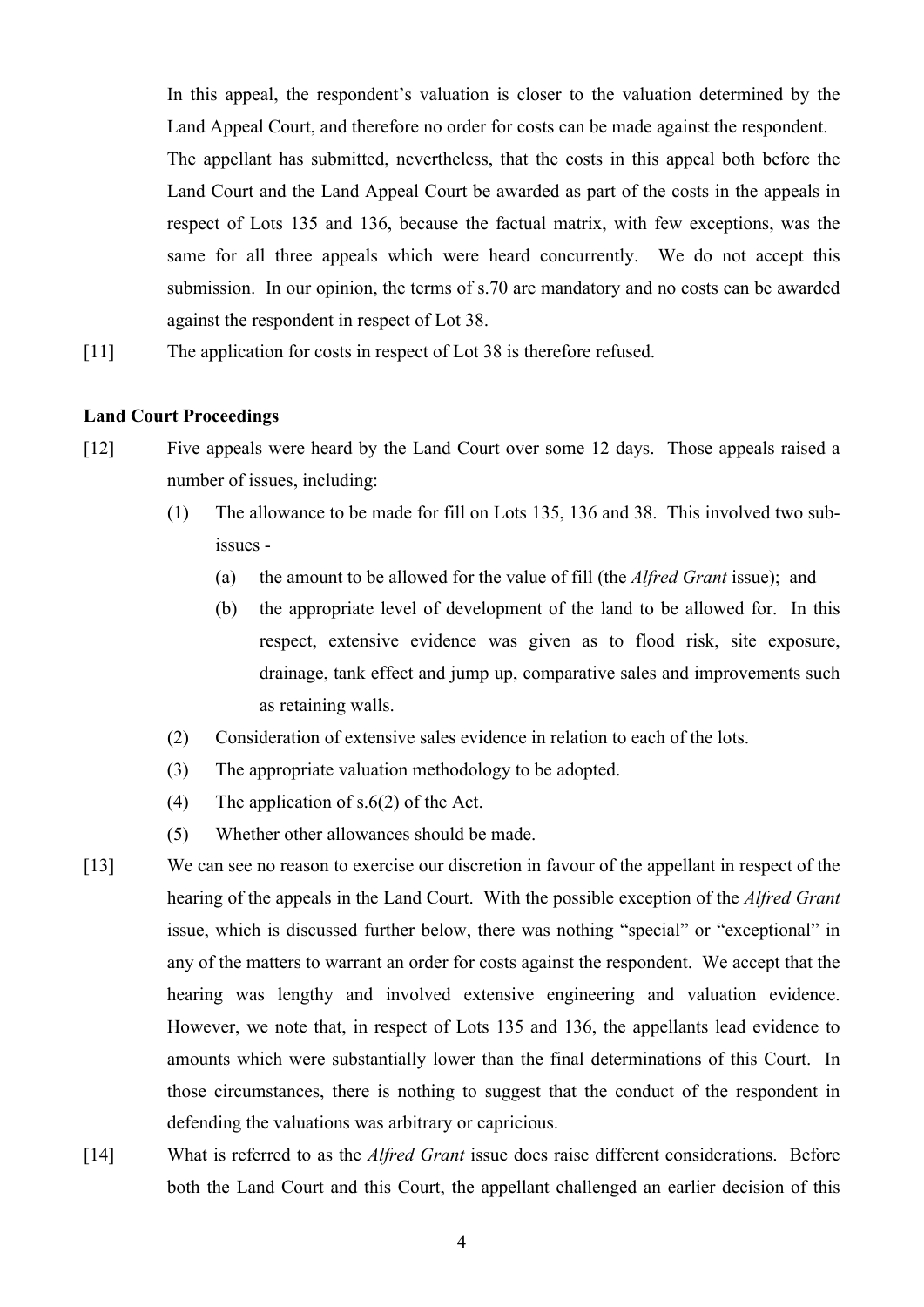Court in *Alfred Grant Estates (Surfers Paradise) Pty Ltd v The Valuer-General* (1966) 33 CLLR 1 as to the appropriate methodology to be applied in valuing fill in circumstances where the fill had been obtained at a comparatively low cost from a source no longer available at the date of valuation. In the Land Court, the learned Member held that he was bound by the decision in *Alfred Grant* to adopt a rate which reflected the cost, at the date of valuation, of fill obtained in the way in which it was when the works were carried out on the subject properties. He rejected a submission that the fill should be valued on the assumption that the work had been carried out on the date of valuation. On appeal, this Court departed from the decision in *Alfred Grant* and held that the added value which should be ascribed to the fill should be established at the relevant date by reference to the amount which a reasonable purchaser would ascribe to the fill, that is, the cost of acquiring the fill from the most readily available source at a reasonable price as at that date.

- [15] Although the appellant was ultimately successful in this Court in its challenge to the decision in *Alfred Grant*, we do not consider that success of itself means that the appellant is entitled to an order for costs in the Land Court. Given the state of the authorities, the respondent did not act unreasonably in resisting that challenge, particularly as a member of the Land Court was bound to follow the decision in *Alfred Grant*. We also note that the *Alfred Grant* issue was only one of a considerable number of issues raised in the appeal to the Land Court and that on many of those issues the learned Member did not accept the evidence lead by the appellant.
- [16] The application by the appellant, for costs in respect of the hearing of the appeals concerning Lots 135 and 136, in the Land Court is, therefore, also refused.

### **Land Appeal Court Proceedings**

- [17] Although the Notice of Appeal to this Court was wide-ranging, the appellant's submissions on the hearing of that appeal were confined to two principal issues:
	- (1) The amount to be allowed for the value of the fill (the *Alfred Grant* issue); and
	- (2) The appropriate level of development of the land to be allowed, for the purpose of determining unimproved value.

The appeal succeeded in respect of the first issue but was rejected in relation to the second.

[18] We consider that the appellant should be allowed part of its costs of this appeal. As with the Land Court, success in an appeal to this Court is not, of itself, sufficient to justify the exercise of our discretion in favour of the appellant. However, we consider that the